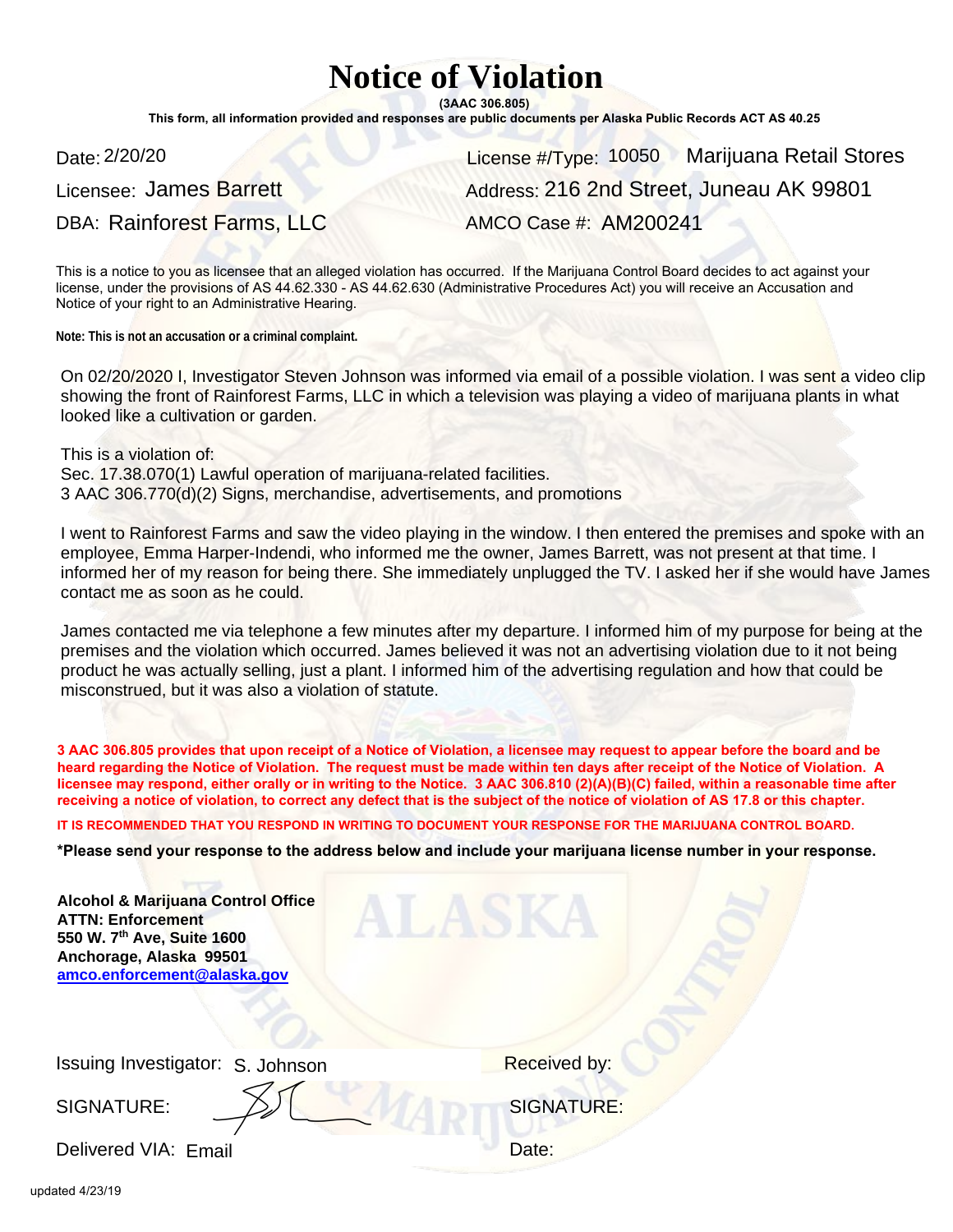| From:        | <b>James Barrett</b>                                                 |
|--------------|----------------------------------------------------------------------|
| To:          | Johnson, Steven M (CED)                                              |
| $Cc$ :       | Hoelscher, James C (CED); Davies, Jason M (CED); chris@pelosolaw.com |
| Subject:     | Re: Rainforest Farms, LLC #10050 Notice of Violation                 |
| Date:        | Monday, March 2, 2020 10:47:47 AM                                    |
| Attachments: | image001.png                                                         |

In response to this violation:

We would like to speak to the AMCO board about this. We do not feel this was a violation as we do not advertise, show consumption, or show products that are inside our store.

With all due respect to the Chair, I believe Mr. Jones, whom reported the video playing, has a different interpretation of this regulation than we do and the Board must discuss this issue so that unnecessary authoritarian actions that hurt our business cannot be taken to other good standing businesses in the future.

The video is simply a beautiful artistic video made over 4 years ago showing our first grow operation. It does not show any person consuming, does not promote any sales or buying, and is not offensive in nature. The video does even not display the product we have in our store.

The statute states: ... (1) possessing, displaying, storing, or transporting marijuana or marijuana products, except that marijuana and marijuana products may not be displayed in a manner that is visible to the general public from a public right-of-way;

The board must ask themselves about the intention of the regulation and how it should be interpreted.

The questions and items to consider should be as follows:

Is the video a display of the products that we are selling? No, we no longer have the strains or varieties that are in the video. This is an artistic expression of a cannabis grow - not a display of the actual products that we sell.

Can the video show just our logo? What is the video was a PSA? Can the video display noncannabis items and video not related to Marijuana. At some point, we are infringing on the freedom of speech - something that Alaska Supreme Court has upheld in the past in that if it is not offensive, then the freedom of speech cannot be restricted.

In fact, according to the supreme court of Alaska - the City of Juneau cannot control advertising and signage. Therefore, if we cannot display the video from inside the store, we can simply put a video screen outside of the store on a much larger screen, play the same video, and it will simply be an advertisement.

Furthermore, our window coverings are made of Marijauna leaves patterns, should that also be taken down? Yet, it was already approved by the board.

We maintain that we followed the spirit of the law in good faith and completely considered our community before displaying the video.

I would like to request that the board take this up in a hearing so I can better explain the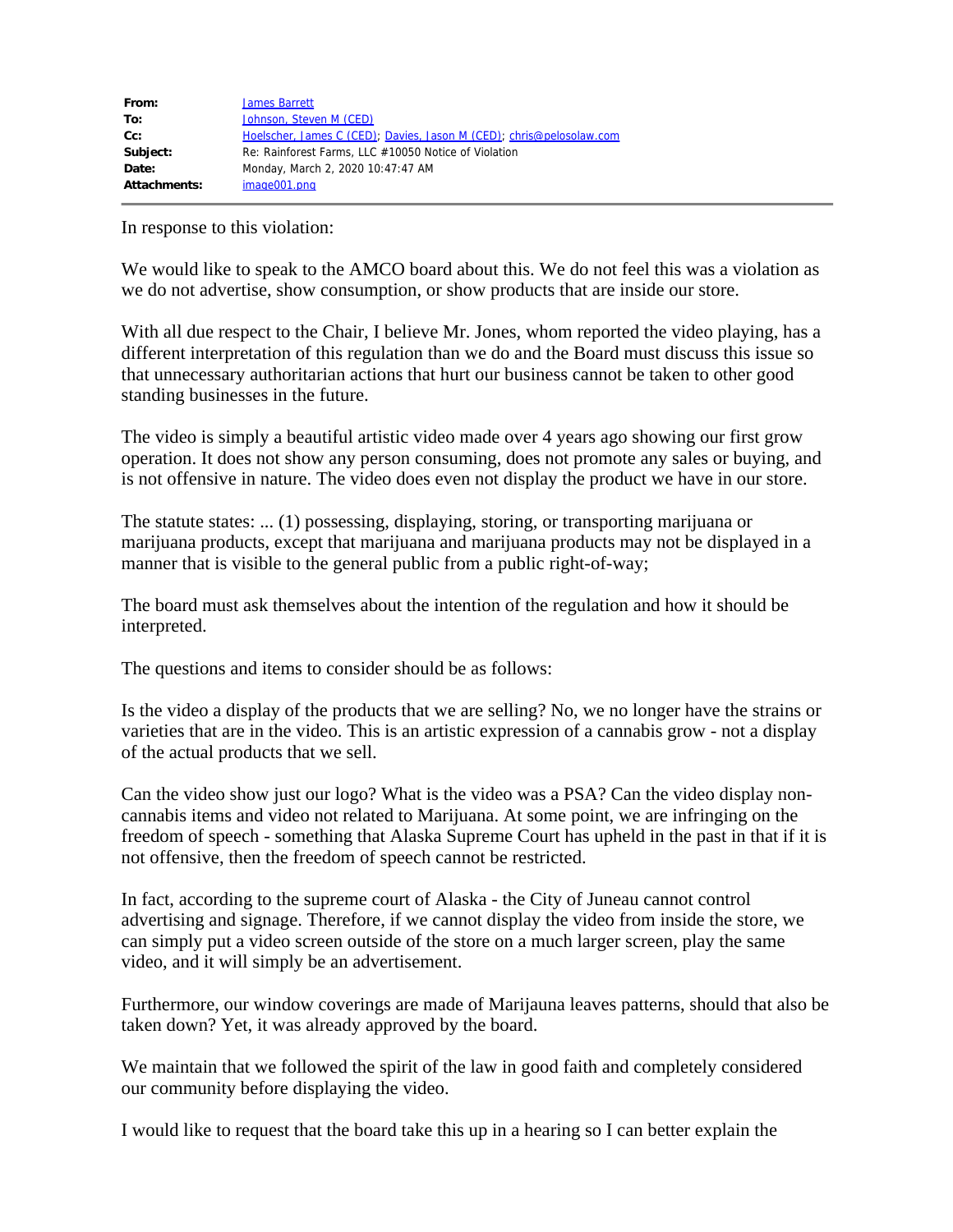supposed problem. This will be a great way to assert the intention and meaning of the law.

James Barrett Rainforest Farms, LLC 907-957-4751

**CONFIDENTIALITY NOTICE:** This email message including any attachments is for the sole use of the intended recipient(s) and may contain confidential and privileged information. Any unauthorized review, use, or disclosure is prohibited.

On Fri, Feb 21, 2020 at 2:08 PM Johnson, Steven M (CED) [<steven.johnson@alaska.gov](mailto:steven.johnson@alaska.gov)> wrote:

Mr. Barrett,

Attached is the Notice of Violation for the event brought to our attention yesterday.

Respectfully,



*Steven M. Johnson Special Investigator*

*Enforcement Unit Alcohol & Marijuana Control Office State Office Building, 9th Floor*

*333 Willoughby Avenue*

*Juneau, AK 99801 Office (907) 465-2330*

*Cell (907) 500-2053 [steven.johnson@alaska.gov](mailto:steven.johnson@alaska.gov)*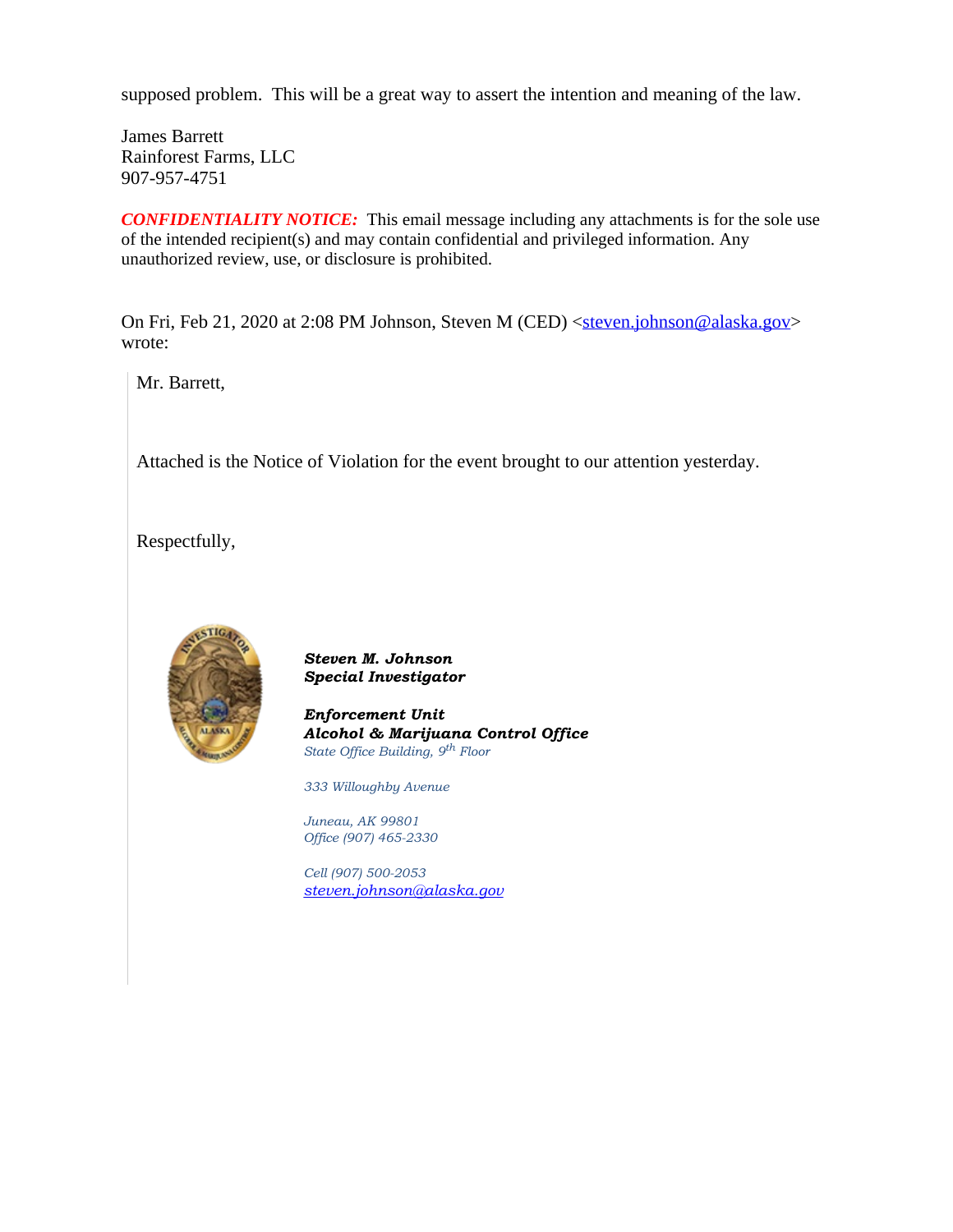## **Notice of Violation**

 $(3AAC306.805)$ 

This form, all information provided and responses are public documents per Alaska Public Records ACT AS 40.25

Licensee: Cann Test, LLC

Date: License #/Type: 2/26/20 Marijuana Testing Facilities 10009

Address: 620 E Whitney Road Suite B Anchorage, AK 99501 UNITED STATES

DBA: Canntest, LLC

AMCO Case #: AM200294

This is a notice to you as licensee that an alleged violation has occurred. If the Marijuana Control Board decides to act against vour license, under the provisions of AS 44.62.330 - AS 44.62.630 (Administrative Procedures Act) you will receive an Accusation and Notice of your right to an Administrative Hearing.

**Note: This is not an accusation or a criminal complaint.**

On Monday, January 27th, 2020, a self report was made by licensee Alaskabuds, LLC in reference to a marijuana product testing error conducted by CannTest, LLC.

On December 17th, 2019, Alaskabuds, LLC sent test samples of Gelato #1 10-2-19 , in package 1A40203000050DD000000397 to Canntest, LLC license #10009 a marijuana testing facility. CannTest, LLC did initially mark this sample test as passed in METRC on December,19th 2019.

On January 23rd, 2020 it was discovered by the licensee of Alaskabuds, LLC License #10094, 13102,& 18735, that a test of marijuana product failed a visual inspection. A check in METRC recorded the results as passed. The Licensee contacted CannTest, LLC concerning the METRC results. CannTest, LLC advised that the sample did fail visual inspection in their records. CannTest, LLC then corrected the two samples as failing the molds/mildew/filth test.

During the period between December 19th, 2019 and January 23rd, 2020 packages 1A40203000050DD000000411 and 1A40203000050DD000000418 were created by Alaskabuds, LLC based on the passed test results.

64.5 grams from package #1A40203000050DD000000411 had been sold from the Bethel store location prior to the information being discovered.

Your attention is directed to: 3 AAC 306.645. Laboratory testing of marijuana and marijuana products (a)(b)(2) 3 AAC 306.660. Failed materials; retests(a) This is a violation of: 3 AAC 306.670. Reporting; verification (b)(9)(c)

3 AAC 306.805 provides that upon receipt of a Notice of Violation, a licensee may request to appear before the board and be heard regarding the Notice of Violation. The request must be made within ten days after receipt of the Notice of Violation. A licensee may respond, either orally or in writing to the Notice. 3 AAC 306.810 (2)(A)(B)(C) failed, within a reasonable time after receiving a notice of violation, to correct any defect that is the subject of the notice of violation of AS 17.8 or this chapter.

IT IS RECOMMENDED THAT YOU RESPOND IN WRITING TO DOCUMENT YOUR RESPONSE FOR THE MARIJUANA CONTROL BOARD.

\*Please send your response to the address below and include your marijuana license number in your response.

| <b>Alcohol &amp; Marijuana Control Office</b><br><b>ATTN: Enforcement</b><br>550 W. 7th Ave, Suite 1600<br>Anchorage, Alaska 99501<br>amco.enforcement@alaska.gov |                   |
|-------------------------------------------------------------------------------------------------------------------------------------------------------------------|-------------------|
| Issuing Investigator: K. Whiteman                                                                                                                                 | Received by:      |
| SIGNATURE:                                                                                                                                                        | <b>SIGNATURE:</b> |
| Delivered VIA: Email                                                                                                                                              | Date:             |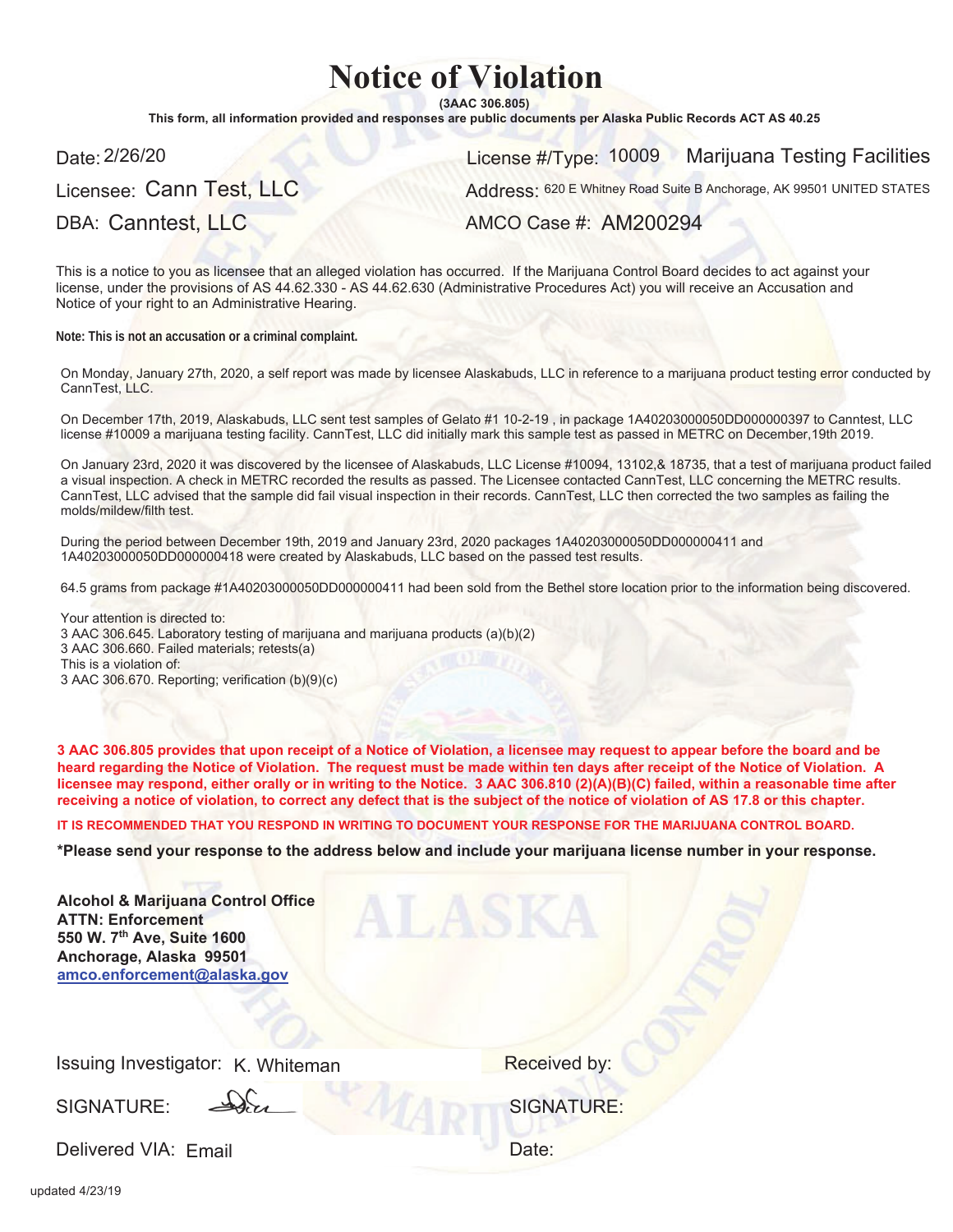## **Notice of Violation**

 $(3AAC306.805)$ 

This form, all information provided and responses are public documents per Alaska Public Records ACT AS 40.25

Date: 2/27/20 **Standard Marijuana Cultivation Facilities** License #/Type: 10026 Standard Marijuana Cultivation Facilities

Licensee: James Barrett DBA: Rainforest Farms, LLC AMCO Case #: AM200271

Address: 5763 Glacier Highway, Juneau AK 99801

This is a notice to you as licensee that an alleged violation has occurred. If the Marijuana Control Board decides to act against your license, under the provisions of AS 44.62.330 - AS 44.62.630 (Administrative Procedures Act) you will receive an Accusation and Notice of your right to an Administrative Hearing.

**Note: This is not an accusation or a criminal complaint.**

On 02/27/2020 at approximately 1540 hours, I, Investigator Johnson received an odor complaint for Rainforest Farms, LLC located at the above noted address. I drove to the address and upon exiting my vehicle a strong odor of marijuana was apparent. I attempted to make contact with the owner, James Barrett by knocking on the premises door, but there was no answer.

On 02/18/2020 I had received a similar complaint, went to the premises, but was unable to smell any marijuana in the area; only upon being directly under a window. I contacted James via email and infromed him of the complaint. He informed me he would change the filters and do anything to make sure his fcility would not emit marijuana odors.

## Violation:

3 AAC 306.430. Restricted access area

(c) A marijuana cultivation facility shall ensure that any marijuana at the marijuana cultivation facility (2) does not emit an odor that is detectable by the public from outside the cultivation facility except as specifically allowed by a local government approval.

3 AAC 306.805 provides that upon receipt of a Notice of Violation, a licensee may request to appear before the board and be heard regarding the Notice of Violation. The request must be made within ten days after receipt of the Notice of Violation. A licensee may respond, either orally or in writing to the Notice. 3 AAC 306.810 (2)(A)(B)(C) failed, within a reasonable time after receiving a notice of violation, to correct any defect that is the subject of the notice of violation of AS 17.8 or this chapter.

IT IS RECOMMENDED THAT YOU RESPOND IN WRITING TO DOCUMENT YOUR RESPONSE FOR THE MARIJUANA CONTROL BOARD.

\*Please send your response to the address below and include your marijuana license number in your response.

| <b>Alcohol &amp; Marijuana Control Office</b><br><b>ATTN: Enforcement</b><br>550 W. 7th Ave, Suite 1600<br>Anchorage, Alaska 99501<br>amco.enforcement@alaska.gov |                   |
|-------------------------------------------------------------------------------------------------------------------------------------------------------------------|-------------------|
| Issuing Investigator: S. Johnson                                                                                                                                  | Received by:      |
| SIGNATURE:                                                                                                                                                        | <b>SIGNATURE:</b> |
| Delivered VIA: Email                                                                                                                                              | Date:             |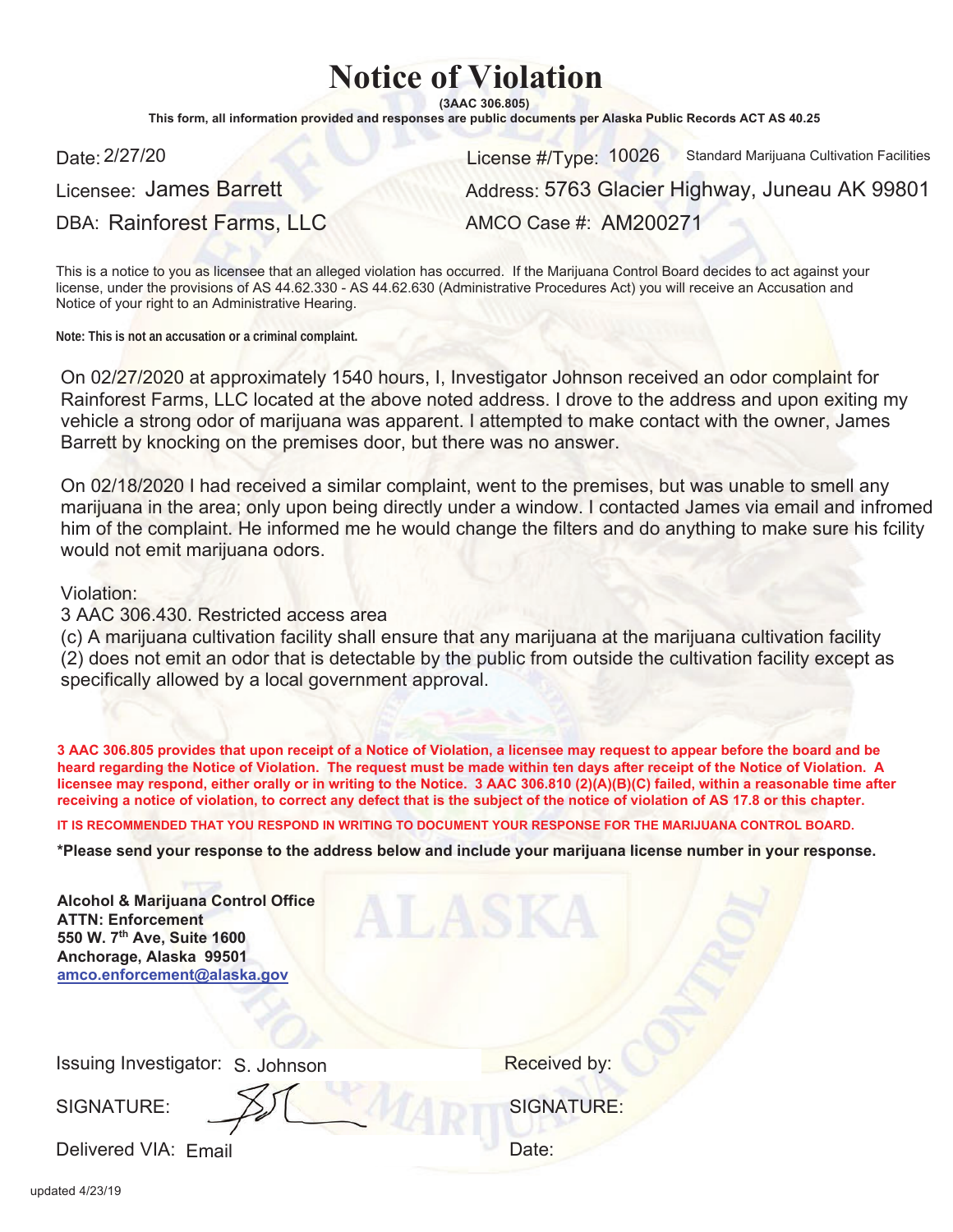| From:        | <b>James Barrett</b>                                        |
|--------------|-------------------------------------------------------------|
| To:          | Johnson, Steven M (CED)                                     |
| $Cc$ :       | CED AMCO Enforcement (CED sponsored); Davies, Jason M (CED) |
| Subject:     | Re: Odor complaint #10026                                   |
| Date:        | Monday, March 2, 2020 10:55:44 AM                           |
| Attachments: | image001.png                                                |

In response to this violation:

AMCO Board,

We have been working with Investigator Johnson on this issue.

Upon his first visit, we had spoken about making sure that the filters would be replaced and the smell would not be noticed outside of the facility.

Between the time of Johnson's first visit and the time of this violation, we have been ordering new filters and they should be arriving any day now - logistically things take longer to ship to Alaska.

We have been working on this diligently as soon as Investigator Johnson first notified us.

This problem should be resolved shortly as the new filters will be arriving soon. Please keep in mind that this is the first and only odor complaint that we have had in 3.5 year since we first started operations. We have worked hard to ensure compliance and want to make sure we are good neighbors and a positive addition to our community.

We are more than happy to do anything we can to control odor and make sure this won't happen again.

Sincerely,

James Barrett Rainforest Farms, LLC 907-957-4751

**CONFIDENTIALITY NOTICE:** This email message including any attachments is for the sole use of the intended recipient(s) and may contain confidential and privileged information. Any unauthorized review, use, or disclosure is prohibited.

On Fri, Feb 28, 2020 at 8:14 AM Johnson, Steven M (CED) [<steven.johnson@alaska.gov](mailto:steven.johnson@alaska.gov)> wrote:

James,

Yesterday, late afternoon, I received another odor complaint. I drove to the premises and arrived around 4pm. As I pulled into the parking lot I could smell a strong odor of marijuana. This is the second complaint in less than 10 days. Attached to this email is a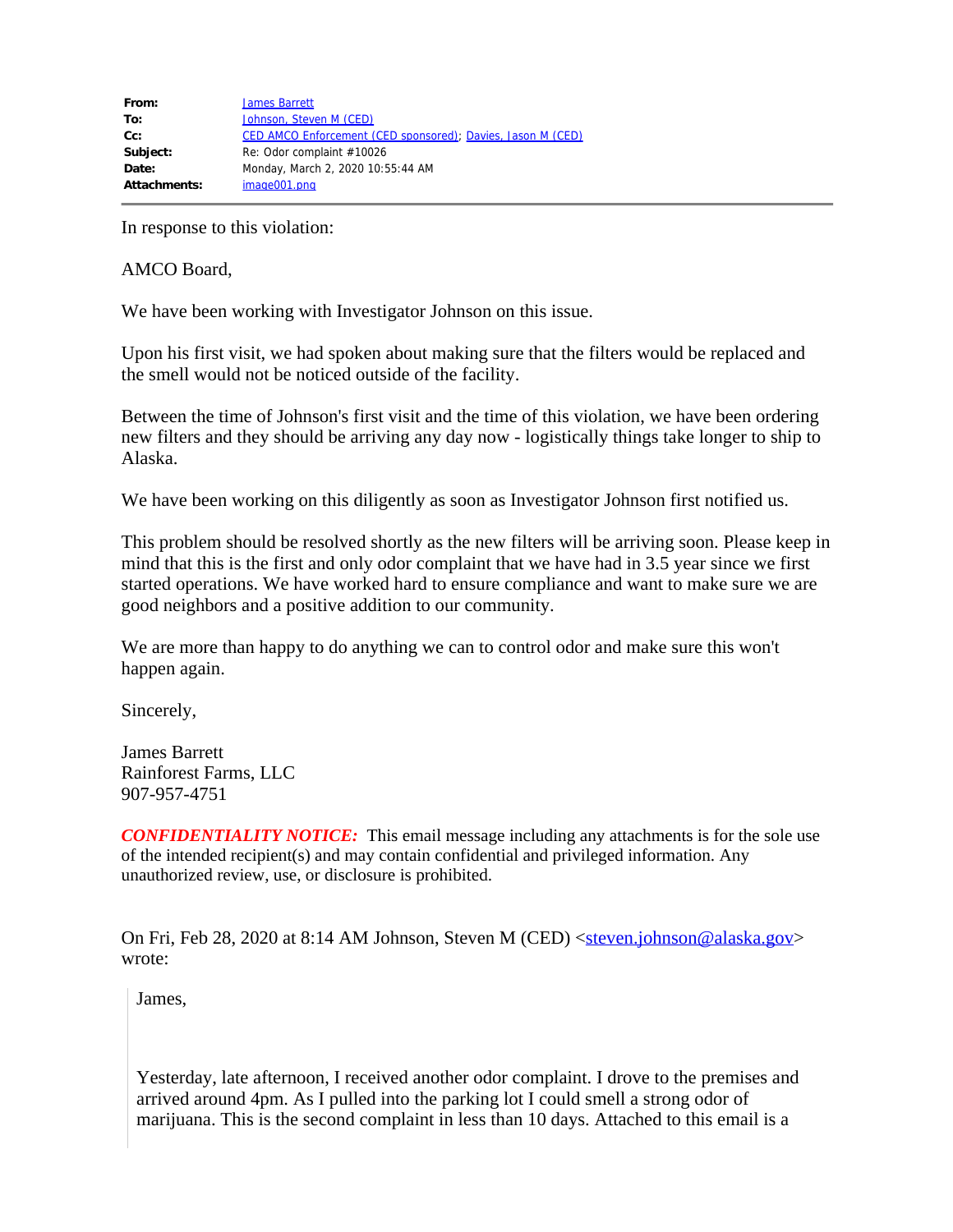Notice of Violation.

Respectfully,

Investigator Steven M. Johnson

**From:** James Barrett [mailto:*rainforestjames@gmail.com]* **Sent:** Wednesday, February 19, 2020 14:31 **To:** Johnson, Steven M (CED) [<steven.johnson@alaska.gov>](mailto:steven.johnson@alaska.gov) **Subject:** Re: Odor complaint #10026

Thank you for letting me know Steve, we will check the filters and look for any leaks in our building right away to make sure the smell does not come through.

Being in an Industrial area, sometimes the odor gets mistaken for the nearby dump or brewery, however, out of respect for the community and neighbors, we will do anything to make sure that no one smells odors from our facility.

Sincerely,

James Barrett

Rainforest Farms, LLC

907-957-4751

**CONFIDENTIALITY NOTICE:** This email message including any attachments is for the sole use of the intended recipient(s) and may contain confidential and privileged information. Any unauthorized review, use, or disclosure is prohibited.

On Wed, Feb 19, 2020 at 9:19 AM Johnson, Steven M (CED) <[steven.johnson@alaska.gov>](mailto:steven.johnson@alaska.gov) wrote: